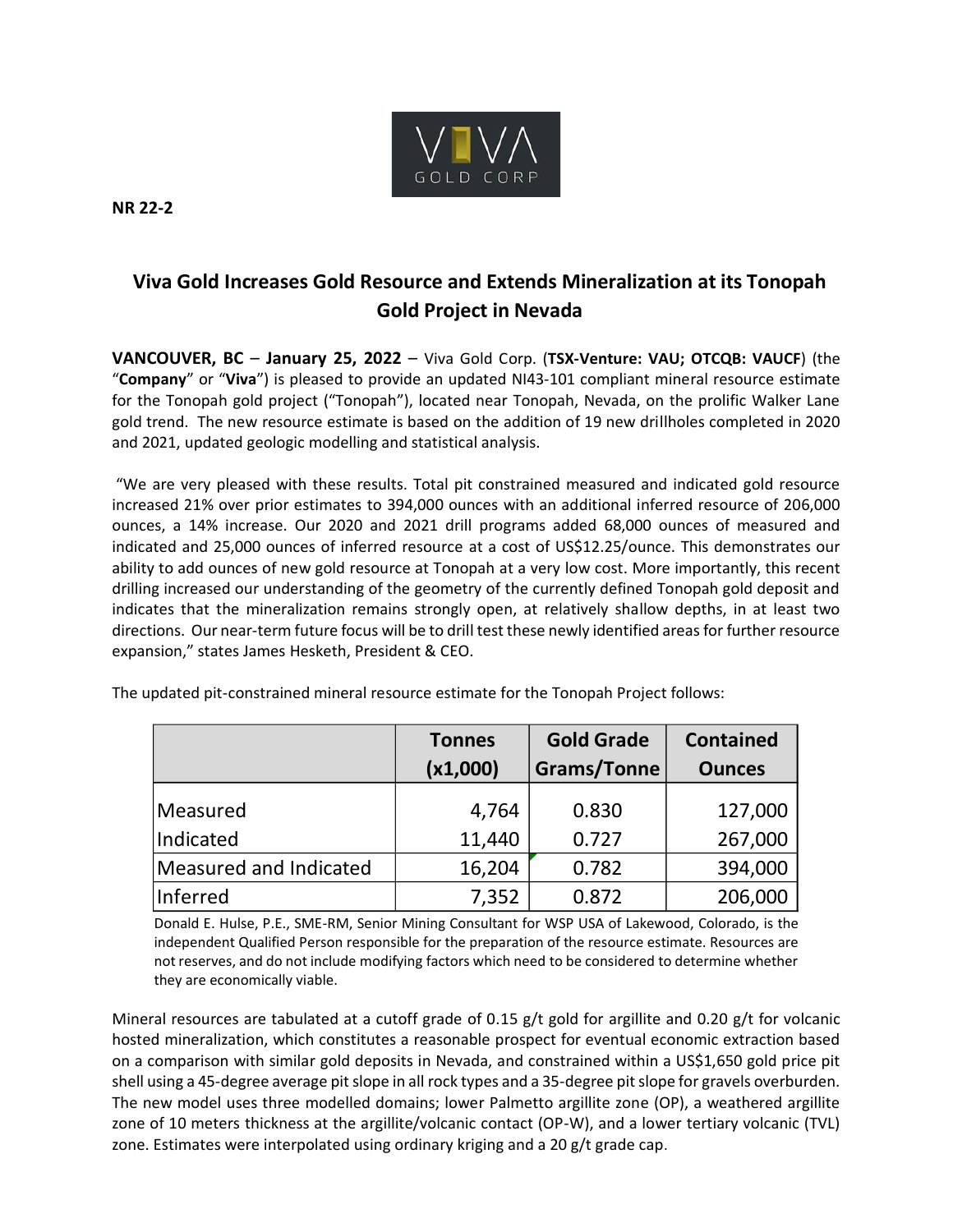|                  | <b>Classification Cutoff Grade</b> | <b>Tonnes</b> | <b>Gold Grade</b>  | <b>Contained</b> |
|------------------|------------------------------------|---------------|--------------------|------------------|
|                  | Grams/Tonne (x 1,000)              |               | <b>Grams/Tonne</b> | <b>Ounces</b>    |
|                  | 1.00                               | 951           | 2.214              | 67,700           |
| <b>Measured</b>  | 0.70                               | 1,608         | 1.645              | 85,000           |
|                  | 0.40                               | 3,194         | 1.082              | 111,000          |
|                  | 0.20                               | 4,764         | 0.83               | 127,000          |
|                  | 0.15                               | 4,895         | 0.813              | 128,000          |
|                  | 1.00                               | 2,157         | 1.521              | 105,000          |
| <b>Indicated</b> | 0.70                               | 4,339         | 1.171              | 163,000          |
|                  | 0.40                               | 8,773         | 0.853              | 241,000          |
|                  | 0.20                               | 11,397        | 0.729              | 267,000          |
|                  | 0.15                               | 11,655        | 0.717              | 269,000          |
|                  | 1.00                               | 2,483         | 1.461              | 117,000          |
| <b>Inferred</b>  | 0.70                               | 3,929         | 1.235              | 156,000          |
|                  | 0.40                               | 6,034         | 0.995              | 193,000          |
|                  | 0.20                               | 7,322         | 0.875              | 206,000          |
|                  | 0.15                               | 7,479         | 0.86               | 207,000          |

Following is a sensitivity table showing the impact of changing cutoff grade on resource by category:

With additional drilling in 2020, it became apparent that the mineral continuity at Tonopah is controlled by multiple factors, which are different in the TVL than in the underlaying OP. The OP exhibits local northnorth-west continuity, along a regional east-south-east trend, while mineralization in the lower volcanics exhibit the dominant east-south-east trend with limited expression on the north-north-west trend. Previously, all mineralization had been modelled along the north-north-west trend. Based on drill results, it can also be observed that the primary mineralized trend follows the OP/TVL contact in a zone ranging between 30- and 60-meters width. A zone of +/- 10 meters around the OP/TVL contact was treated as a separate domain in the model. These modifications to the mineral trends and the addition of lithologic domains developed clean variography and resulted in a well-supported resource model.

Step-out holes were drilled in 2021 to test these observations and were highly successful in intercepting high-grade mineralization. These holes contributed to an increase in inferred mineralization and helped to extend the pit shell to the east-south-east along the principal (110 azimuth) trend of the deposit. The pit also extended to the west along trend based on new drill intercepts from the 2020 drill program. The new model also developed a small pit in the Midway Hills area of the project, located approximately 1.0 kilometers west from the main pit on trend, indicating that the revised geologic model is doing a better job of correlating and connecting existing assay intercepts in that area. In addition, the new model also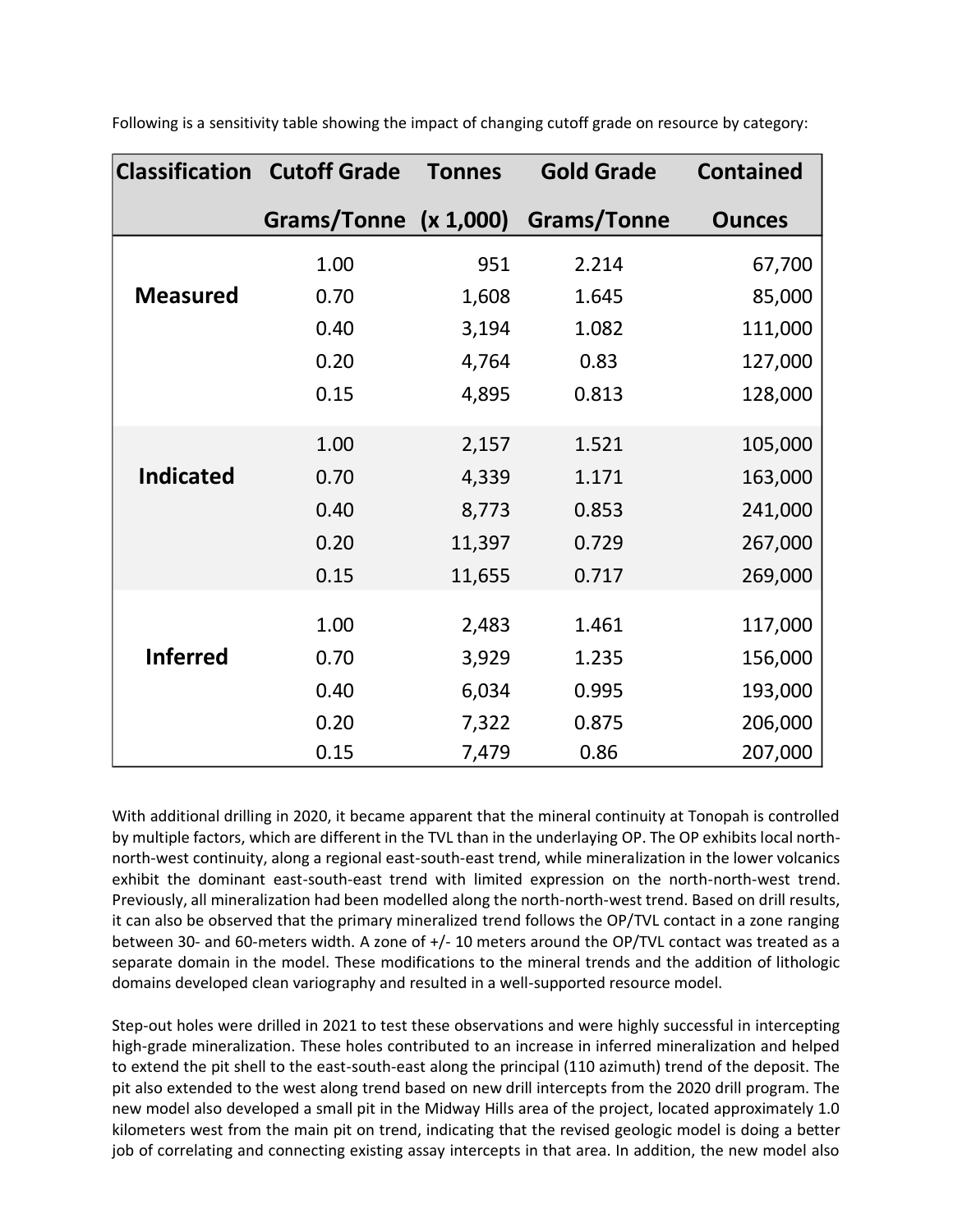indicates the possibility of two additional parallel trends to the south of this main zone. The previously modelled south zone currently develops three small interconnected pit bottoms along the east-southeast trend and the third most southerly zone is potentially identified by three drillholes.

We anticipate that the 12 June 2020 NI43-101 Technical Report Preliminary Economic Assessment for the Tonopah Project will be incorporated by reference in a new NI43-101 detailing this updated resource estimate.

James Hesketh, MMSA-QP, has approved the scientific and technical disclosure contained in this press release. Mr. Hesketh is not independent of the Company; he is an Officer and Director.

## **About Viva Gold Corp:**

Viva Gold Corp holds 100% of the Tonopah Gold Project, a large land position consisting of approximately 10,500 acres on the prolific Walker Lane Trend in western Nevada, 30 kilometers south-east of the World class Round Mountain mine. The project has a measured and indicated contained mineral gold resource of 394,000 ounces at a gold grade of 0.78 grams/tonne and 206,000 ounces of Inferred resource at 0.87 grams/tonne. Viva is advancing the project towards feasibility and permitting.

Viva is committed to Environmental, Social and Responsible Governance ("ESG") of its business. We realize these issues are also important to investors. We strive to operate in a manner that supports environmental and social initiatives and responsible corporate governance. Viva made significant progress in 2021 in working with its regulators to advance the environmental and social baseline study efforts required to support future Mining Plan of Operations review under the National Environmental Policy Act for the Project, and other Nevada State environmental permitting requirements. These efforts demonstrate our focus and commitment to de-risk and add value as detailed in our December 7, 2021 press release.

Viva Gold trades on the TSX Venture exchange "VAU", on the OTCQB "VAUCF" and on the Frankfurt exchange "7PB". Viva has a tight capital structure with 55.6 million shares outstanding and a strong management team and board with both gold exploration and production experience. Viva is building market awareness as the Company advances the high-grade Tonopah Gold Project. For additional information on Viva Gold and the Tonopah Gold Project, please visit our website: *www.vivagoldcorp.com.*

**For further information please contact:** James Hesketh, President & CEO (720) 291-1775 [jhesketh@vivagoldcorp.com](mailto:jhesketh@vivagoldcorp.com)

Valerie Kimball, Director Investor Relations (720) 933-1150 [vkimball@vivagoldcorp.com](mailto:vkimball@vivagoldcorp.com)

**Renmark Financial Communications Inc.** Daniel Gordon: [dgordon@renmarkfinancial.com](mailto:dgordon@renmarkfinancial.com) Tel: (416) 644-2020 or (212) 812-7680 [www.renmarkfinancial.com](http://www.renmarkfinancial.com/)